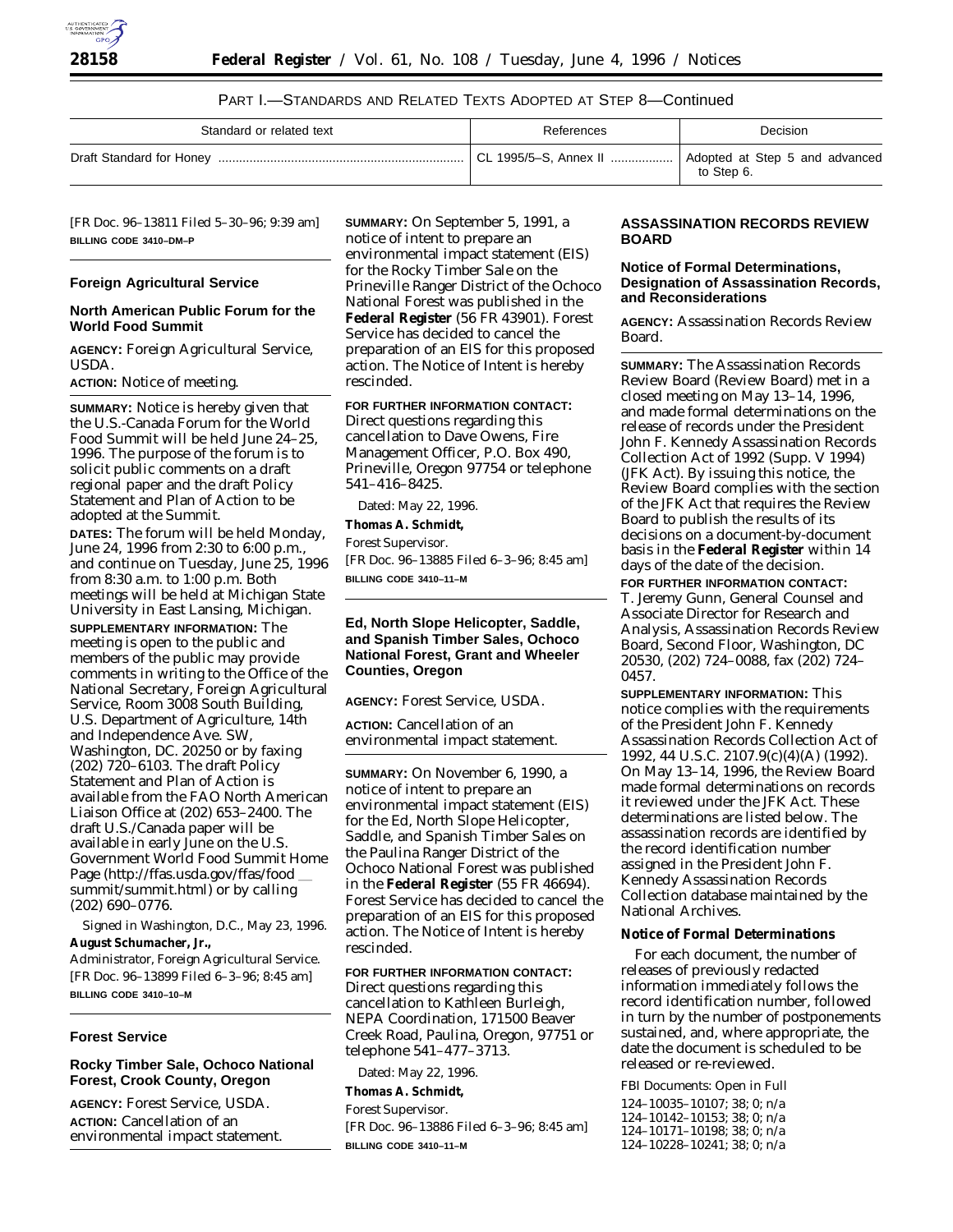$\equiv$ 

| $124-10234-10284; 38; 0; n/a124-10035-10365; 6; 0; n/a$                                                                                                                                                                                                  |
|----------------------------------------------------------------------------------------------------------------------------------------------------------------------------------------------------------------------------------------------------------|
|                                                                                                                                                                                                                                                          |
|                                                                                                                                                                                                                                                          |
|                                                                                                                                                                                                                                                          |
| 124-10035-10365; 6; 0; n/a<br>124-10040-10451; 1; 0; n/a<br>124-10049-10008; 8; 0; n/a<br>124-10055-10172; 1; 0; n/a<br>124-10063-10172; 1; 0; n/a<br>124-10063-10133; 10; 0; n/a<br>124-10063-10293; 3; 0; n/a<br>124-10063-10410; 18; 0;               |
|                                                                                                                                                                                                                                                          |
|                                                                                                                                                                                                                                                          |
|                                                                                                                                                                                                                                                          |
|                                                                                                                                                                                                                                                          |
|                                                                                                                                                                                                                                                          |
|                                                                                                                                                                                                                                                          |
|                                                                                                                                                                                                                                                          |
|                                                                                                                                                                                                                                                          |
|                                                                                                                                                                                                                                                          |
| 124-10067-10448; 16; 0; n/a<br>124-10074-10143; 8; 0; n/a                                                                                                                                                                                                |
| $124-10074-10143; 8; 0; 1/24$<br>$124-10234-10180; 6; 0; n/a$<br>$124-10071-10262; 8; 0; n/a$<br>$124-10073-10270; 2; 0; n/a$<br>$124-10073-10284; 1; 0; n/a$<br>$124-10076-10296; 4; 0; n/a$<br>$124-10076-10296; 8; 0; n/a$<br>$124-10076-10296; 8; 0$ |
|                                                                                                                                                                                                                                                          |
|                                                                                                                                                                                                                                                          |
|                                                                                                                                                                                                                                                          |
|                                                                                                                                                                                                                                                          |
|                                                                                                                                                                                                                                                          |
|                                                                                                                                                                                                                                                          |
|                                                                                                                                                                                                                                                          |
|                                                                                                                                                                                                                                                          |
| $124-10083-10080; 6; 0; n/a$<br>$124-10124-10184; 16; 0; n/a$                                                                                                                                                                                            |
|                                                                                                                                                                                                                                                          |
| $124-10156-10108; 4; 0; n/a$<br>$124-10275-10237; 2; 0; n/a$                                                                                                                                                                                             |
|                                                                                                                                                                                                                                                          |
| 124-10233-10238; 2; 0; n/a                                                                                                                                                                                                                               |
| 124-10270-10026; 4; 0; n/a                                                                                                                                                                                                                               |
| 124-10270-10282; 12; 0; n/a                                                                                                                                                                                                                              |
| $124-10270-10285$ ; 5; 0; n/a<br>124-10270-10389; 2; 0; n/a<br>124-10270-10461; 6; 0; n/a                                                                                                                                                                |
|                                                                                                                                                                                                                                                          |
|                                                                                                                                                                                                                                                          |
|                                                                                                                                                                                                                                                          |
|                                                                                                                                                                                                                                                          |
| $124-10275-10088$ ; 17; 0; n/a<br>124-10275-10172; 8; 0; n/a<br>124-10275-10286; 6; 0; n/a<br>124-10276-10007; 1; 0; n/a                                                                                                                                 |
|                                                                                                                                                                                                                                                          |
|                                                                                                                                                                                                                                                          |
| 124-10276-10215; 12; 0; n/a                                                                                                                                                                                                                              |
|                                                                                                                                                                                                                                                          |
| CIA Documents: Open in Full                                                                                                                                                                                                                              |
|                                                                                                                                                                                                                                                          |
| 104-10007-10339; 6; 0; n/a                                                                                                                                                                                                                               |
|                                                                                                                                                                                                                                                          |
| HSCA Documents: Open in Full                                                                                                                                                                                                                             |
|                                                                                                                                                                                                                                                          |
| 180-10076-10034; 1; 0; n/a                                                                                                                                                                                                                               |
| FBI Documents: Postponed in Part                                                                                                                                                                                                                         |
|                                                                                                                                                                                                                                                          |
| 124-10001-10100; 61; 10; 05/2006                                                                                                                                                                                                                         |
| 124-10002-10042; 2; 2; 05/2006                                                                                                                                                                                                                           |
| 124-10002-10060; 2; 2; 05/2006                                                                                                                                                                                                                           |
| 124-10003-10386; 3; 3; 05/2006                                                                                                                                                                                                                           |
|                                                                                                                                                                                                                                                          |
|                                                                                                                                                                                                                                                          |
| 124-10003-10388; 5; 4; 05/2006<br>124-10003-10407; 3; 3; 05/2006<br>124-10003-10420;                                                                                                                                                                     |
| 13; 4; 05/2006                                                                                                                                                                                                                                           |
|                                                                                                                                                                                                                                                          |
| $124-10005-10228$ ; 2; 3; 05/2006<br>124-10006-10049; 0; 4; 05/2006                                                                                                                                                                                      |
| 124-10006-10050;<br>3; 3; 05/2006                                                                                                                                                                                                                        |
| 124-10018-10375;<br>0;<br>1;05/2006                                                                                                                                                                                                                      |
| 124-10018-10380;<br>0;<br>1; 05/2006                                                                                                                                                                                                                     |
| 124-10018-10471;<br>3;<br>1; 05/2006                                                                                                                                                                                                                     |
| 124-10023-10223;<br>0;<br>2;08/1996                                                                                                                                                                                                                      |
| 124-10023-10226;<br>0;<br>4;05/2006                                                                                                                                                                                                                      |
| 124-10023-10227;<br>7; 05/2006<br>0;                                                                                                                                                                                                                     |
| 124-10023-10230;<br>2;<br>1;05/2006                                                                                                                                                                                                                      |
| 124-10023-10269;<br>4:3:05/2006                                                                                                                                                                                                                          |
| 124-10023-10270;<br>0;<br>10;05/2006                                                                                                                                                                                                                     |
|                                                                                                                                                                                                                                                          |
| 124-10023-10294;<br>0; 5; 05/2006                                                                                                                                                                                                                        |
| 124-10027-10117;<br>1; 05/2006<br>4;                                                                                                                                                                                                                     |
| 124-10029-10294;<br>3;<br>3:05/2006                                                                                                                                                                                                                      |
| $124 - 10035 - 10111;$<br>0;<br>2;05/2006                                                                                                                                                                                                                |
| 0; 2; 05/2006                                                                                                                                                                                                                                            |
| $124 - 10035 - 10173$ ;<br>124-10035-10173;<br>0; 4; 05/2006                                                                                                                                                                                             |
| 0; 6; 05/2006                                                                                                                                                                                                                                            |
| $124 - 10035 - 10208;$<br>124-10035-10215;<br>0;<br>1;05/2006                                                                                                                                                                                            |
| 124-10035-10216;<br>0;<br>1;05/2006                                                                                                                                                                                                                      |
| 124-10035-10219;<br>3;05/2006<br>1;                                                                                                                                                                                                                      |
| 124-10035-10225;<br>1; 1; 05/2006                                                                                                                                                                                                                        |
| 8;                                                                                                                                                                                                                                                       |
| 124-10035-10227;<br>1;05/2006                                                                                                                                                                                                                            |
| 124-10035-10228;<br>15; 1; 05/2006<br>124-10035-10232; 0; 2; 05/2006                                                                                                                                                                                     |

|                                                                | 124-10035-10236; 0; 1; 05/2006                     |
|----------------------------------------------------------------|----------------------------------------------------|
| 124-10035-10267;                                               | 2; 05/2006<br>0;                                   |
| 124-10035-10273;                                               | 1;<br>4;05/2006                                    |
| 124-10035-10275;                                               | 0; 2; 05/2006                                      |
| 124-10035-10277;                                               | 0; 8; 05/2006                                      |
| 124-10045-10244;                                               |                                                    |
|                                                                | 15;<br>1; 05/2006                                  |
| 124-10091-10003;                                               | 2;<br>1; 05/2006                                   |
| 124-10151-10482;                                               | 4;<br>3:05/2006                                    |
| $124 - 10170 - 10350$ ;                                        | 0;<br>1;05/2006                                    |
| 124-10175-10265;                                               | 4; 3; 05/2006                                      |
| $124-10243-10442;$<br>$124-10249-10294;$<br>$124-10006-10242;$ |                                                    |
|                                                                | 15; 1; 05/2006                                     |
|                                                                | 2; 2; 05/2006                                      |
|                                                                | 0;<br>1;<br>05/2006                                |
|                                                                | 2;<br>12/2005<br>1;                                |
| $124-10029-10252;$<br>124-10035-10283;                         | 0;<br>1;<br>05/2006                                |
| 124-10035-10346;                                               | 3;<br>1;                                           |
|                                                                | 05/2006                                            |
| 124-10035-10348;                                               | 5;<br>2;05/2006                                    |
| 124-10035-10372;                                               | 2;05/2006<br>1;                                    |
| 124-10035-10375;                                               | 0;<br>1;05/2006                                    |
| 124-10035-10378;                                               | 0;<br>2;05/2006                                    |
| 124-10035-10380;                                               | 9;05/2006                                          |
|                                                                | 1;                                                 |
| 124-10037-10220;                                               | 0;<br>1;<br>05/2006                                |
| 124-10041-10247;                                               | 0;<br>1;<br>05/2006                                |
| 124-10041-10374;                                               | 1;<br>05/2006<br>1;                                |
| 124-10043-10111;                                               | 2;<br>1; 05/2006                                   |
| 124-10046-10082;                                               | 0;<br>1;<br>08/1996                                |
| 124-10048-10378;                                               |                                                    |
|                                                                | 1;<br>1; 05/2006                                   |
| 124-10053-10357;                                               | 1;<br>08/1996<br>0;                                |
| 124-10055-10227;                                               | 0;<br>1; 05/2006                                   |
| 124-10055-10428;                                               | 1;<br>05/2006<br>1;                                |
| 124-10062-10339;                                               | 1;<br>1; 05/2006                                   |
|                                                                |                                                    |
| 124-10062-10393;                                               | 0;<br>2;05/2006                                    |
| 124-10062-10396;                                               | 0;<br>1;<br>10/2017                                |
| 124-10062-10427;                                               | 0;<br>4:<br>05/2006                                |
| 124-10062-10450;                                               | 0;<br>1;<br>05/2006                                |
| 124-10062-10452;                                               | 14;<br>1; 05/2006                                  |
| 124-10062-10486;                                               |                                                    |
|                                                                | 0;<br>1;05/2006                                    |
|                                                                |                                                    |
| 124-10063-10180;                                               | 4; 4; 05/2006                                      |
| 124-10063-10284;                                               |                                                    |
|                                                                | 3; 3; 05/2006                                      |
| 124-10063-10394;                                               | 3; 05/2006<br>3;                                   |
| 124-10063-10395;                                               | 3; 05/2006<br>3;                                   |
| 124-10063-10412;                                               | 3; 05/2006<br>7;                                   |
| 124-10071-10139;                                               | 7;<br>2;<br>05/2006                                |
| 124-10097-10442;                                               | 0;<br>1;05/2004                                    |
|                                                                |                                                    |
| 124-10239-10408;                                               | 2;<br>13; 10/2017                                  |
| 124-10250-10314;                                               | 1;<br>1:05/2006                                    |
| 124-10261-10246;                                               | 2;<br>13;<br>10/2017                               |
| 124-10275-10295;                                               | 2;<br>13;<br>10/2017                               |
| 124-10037-10034;                                               | 3; 08/1996<br>0;                                   |
|                                                                | 4:<br>4:<br>10/2017                                |
| 124-10071-10240;                                               |                                                    |
| 124-10071-10349;                                               | 3; 3; 05/2006                                      |
| 124-10079-10233;                                               | 0;<br>1;08/1996                                    |
| 124-10086-10006;                                               | 0;<br>1; 05/2006                                   |
| 124-10086-10008;                                               | 4:<br>4;<br>05/2006                                |
| 124-10087-10340;                                               | 1;<br>05/2006                                      |
|                                                                | 1;                                                 |
|                                                                | 9;<br>1;<br>10/2017                                |
| 124-10097-10288;<br>124-10101-10027;                           | 0;<br>2;<br>08/1996                                |
| 124-10114-10025;                                               | 05/2006<br>1;<br>1;                                |
| 124-10124-10094;                                               | 2;<br>2:<br>05/2006                                |
|                                                                | 4:<br>4;<br>05/2006                                |
| 124-10125-10023;                                               |                                                    |
| 124-10125-10038;                                               | 4;<br>4;<br>05/2006                                |
| 124-10125-10043;                                               | 2;<br>2;<br>05/2006                                |
| 124-10125-10099;                                               | 6;<br>6;<br>05/2006                                |
| 124-10150-10425;                                               | 0;<br>1;<br>08/1996                                |
| 124-10156-10179;                                               | 0;<br>2;<br>08/1996                                |
|                                                                | 1;<br>10/2017<br>1;                                |
| 124-10157-10025;                                               |                                                    |
| 124-10157-10031;                                               | 3;<br>9;<br>05/2006                                |
| 124-10158-10022;                                               | 0;<br>1;<br>05/2006                                |
| 124-10158-10032;                                               | 0;<br>1; 08/1996                                   |
| 124-10158-10038;                                               | 4;<br>0;<br>05/2006                                |
| 124-10158-10044;                                               | 3; 05/2006<br>3;                                   |
|                                                                | 0;                                                 |
| 124-10158-10045;                                               | 2;08/1996                                          |
| 124-10158-10047;                                               | 9;<br>1;<br>10/2017                                |
|                                                                | 3;<br>0;<br>08/1996                                |
| 124-10158-10049;<br>124-10158-10051;                           | 0;<br>1;05/2006<br>124-10158-10053; 0; 28; 05/2006 |

| 124-10158-10077; 5; 5; 05/2006                                                                                                       |
|--------------------------------------------------------------------------------------------------------------------------------------|
|                                                                                                                                      |
| 124-10159-10414; 0; 1; 01/2006                                                                                                       |
| 124-10170-10367, 0, 1, 08/1996                                                                                                       |
| $124-10171-10478$ ; 1; 1; 10/2017                                                                                                    |
| 124-10238-10395; 7; 2; 05/2006                                                                                                       |
| $124 - 10242 - 10266;$<br>0:<br>1; 01/2006                                                                                           |
|                                                                                                                                      |
| $1; 1; 10/2017$<br>$1; 1; 10/2017$                                                                                                   |
| 0;<br>1; 08/1996                                                                                                                     |
| 0; 2; 08/1996                                                                                                                        |
| 1; 08/1996<br>0;                                                                                                                     |
| $124-10242-10266; \ 124-10245-10419; \ 124-10248-10216; \ 124-10254-10126; \ 124-10259-10239; \ 124-10275-10279; \$<br>7; 2; 05/2006 |
| 124-10002-10488; 0; 2; 08/1996<br>124-10023-10246; 0; 1; 01/2006                                                                     |
|                                                                                                                                      |
|                                                                                                                                      |
| 124–10086–10335; 0; 3; 08/1996<br>124–10156–10184; 1; 1; 10/2017                                                                     |
|                                                                                                                                      |
| 124-10160-10029; 26; 7; 05/2006<br>124-10162-10089; 0; 2; 05/2006                                                                    |
|                                                                                                                                      |
| 124-10162-10096; 7; 1; 05/2006<br>124-10162-10096; 7; 1; 05/2006                                                                     |
|                                                                                                                                      |
| 124-10163-10140; 4; 3; 05/2006<br>124-10169-10066; 1; 1; 10/2017                                                                     |
|                                                                                                                                      |
| 124-10169-10069; 0; 2; 05/2006<br>124-10169-10069; 0; 2; 05/2006                                                                     |
|                                                                                                                                      |
| $124-10169-10497;$<br>$124-10170-10023;$<br>5; 1; 05/2006                                                                            |
| 0;<br>1;05/2006                                                                                                                      |
| 124-10170-10026; 3; 1; 05/2006<br>124-10170-10029; 0; 3; 08/1996                                                                     |
|                                                                                                                                      |
| 124-10171-10003; 0; 4; 05/2006<br>124-10171-10004; 0; 2; 05/2006                                                                     |
|                                                                                                                                      |
| 124-10172-10016; 0; 2; 08/1996<br>124-10172-10016; 0; 2; 08/1996                                                                     |
|                                                                                                                                      |
|                                                                                                                                      |
| 124-10172-10035; 1; 1; 08/1996<br>124-10173-10007; 0; 3; 08/1996                                                                     |
|                                                                                                                                      |
| 124-10173-10036; 0; 1; 10/2017<br>124-10173-10036; 0; 1; 10/2017                                                                     |
|                                                                                                                                      |
| 124-10231-10113; 1; 1; 08/1996<br>124-10231-10113; 1; 1; 08/1996                                                                     |
|                                                                                                                                      |
| 124-10252-10070; 0; 3; 08/1996<br>124-10254-10139; 1; 1; 10/2017                                                                     |
| 0; 2; 08/1996                                                                                                                        |
| $124-10257-10074; 0;$<br>$124-10257-10077; 1;$<br>1;08/1996                                                                          |
|                                                                                                                                      |
| 124-10261-10079; 0; 1; 01/2006<br>124-10261-10079; 0; 1; 01/2006                                                                     |
|                                                                                                                                      |
| 124-10270-10006; 2; 2; 05/2006<br>124-10270-10006; 2; 2; 05/2006                                                                     |
|                                                                                                                                      |
| $124-10270-10339; 2; 2; 05/2006$<br>$124-10270-10346; 3; 3; 05/2006$                                                                 |
|                                                                                                                                      |
|                                                                                                                                      |
| CIA Documents: Postponed in Part                                                                                                     |
|                                                                                                                                      |
| 104-10004-10088;<br>4; 1; 05/2006                                                                                                    |
| $104 - 10005 - 10331;$<br>2; 05/1997<br>5;                                                                                           |
| 104-10006-10083;<br>0;<br>2;05/1997                                                                                                  |
| $104 - 10007 - 10003;$<br>0;<br>1; 05/1997                                                                                           |
| 104-10007-10013;<br>3;<br>5; 05/1997                                                                                                 |
| $104 - 10007 - 10016;$<br>0:<br>4; 05/1997                                                                                           |
| 104-10007-10021;<br>3:<br>3; 05/1997                                                                                                 |
| $104 - 10007 - 10023;$<br>7; 05/2006<br>8;                                                                                           |
| 104-10007-10028;<br>2; 05/1997<br>0;                                                                                                 |
| 104-10007-10032;<br>5;<br>1; 05/1997                                                                                                 |
| 104-10007-10048;<br>9;<br>4;05/1997                                                                                                  |
| $104 - 10007 - 10063;$<br>6;<br>4:05/1997                                                                                            |
| 104-10007-10149;<br>2:05/1997<br>0;                                                                                                  |
| 104-10007-10164;<br>1;<br>1; 05/1997                                                                                                 |
| 104-10007-10167;<br>2;<br>1; 05/1997                                                                                                 |
| 104-10007-10188;<br>2; 05/1997<br>0;                                                                                                 |
| 104-10007-10192;<br>1; 05/1997<br>0;                                                                                                 |
| 104-10007-10196;<br>2; 05/1997<br>3;                                                                                                 |
| 104-10007-10202;<br>3; 05/1997<br>5;                                                                                                 |
| 104-10007-10207;<br>1; 05/1997<br>1;                                                                                                 |
| 104-10007-10212;<br>7;<br>1; 05/1997                                                                                                 |
| 104-10007-10256;<br>0;<br>1; 05/1997                                                                                                 |
| 104-10007-10267;<br>2:<br>2; 05/1997                                                                                                 |
| $104 - 10007 - 10272$ ;<br>0;<br>1;05/1997                                                                                           |
| 104-10007-10295; 20; 1; 05/200<br>104-10007-10302; 7; 7; 05/1997<br>20; 1; 05/2006                                                   |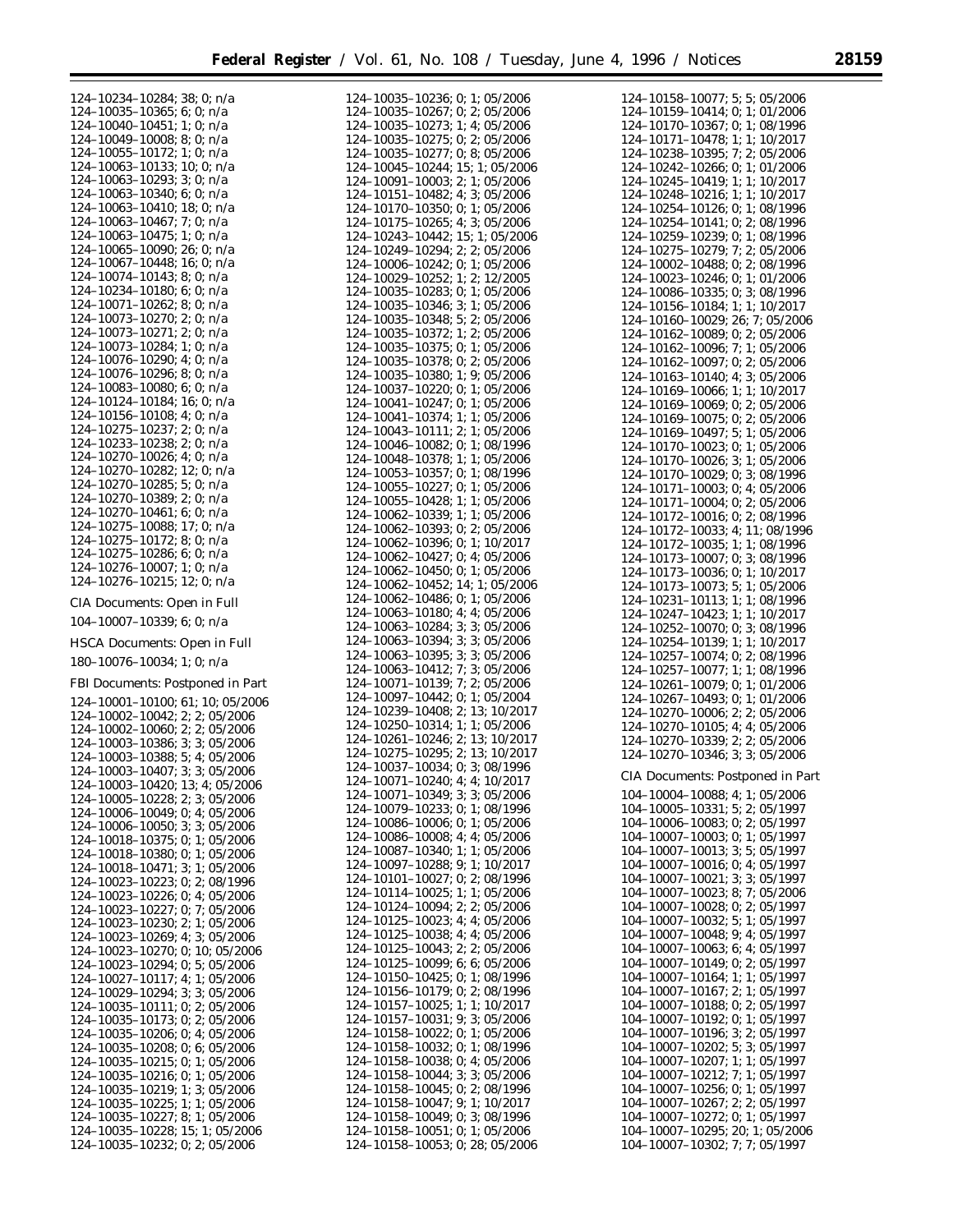|                     | 104-10007-10309; 0; 5; 05/1997                                        |
|---------------------|-----------------------------------------------------------------------|
|                     |                                                                       |
|                     | 104-10007-10332; 5; 2; 05/1997                                        |
|                     | $104-10007-10336; 2; 2; 05/1997$                                      |
|                     | 104-10007-10341; 5; 1; 10/2017                                        |
|                     | 104-10007-10342; 12; 3; 05/1997                                       |
|                     |                                                                       |
|                     | 104-10007-10343; 6; 1; 10/2017                                        |
|                     | 104-10007-10381; 7; 4; 05/1997                                        |
|                     | 104-10009-10008; 0; 1; 05/1997                                        |
|                     |                                                                       |
|                     | 104-10009-10015; 16; 3; 05/2006                                       |
|                     | 104-10009-10018; 6; 1; 05/1997                                        |
|                     | 104-10009-10022; 2; 2; 05/1997                                        |
|                     |                                                                       |
|                     | 104-10009-10024; 15; 4; 05/2006                                       |
|                     | $104-10009-10026$ ; 0; 2; 05/1997                                     |
|                     | 104-10009-10038; 10; 1; 05/1997                                       |
|                     | $104-10009-10047$ ; 3; 1; 05/1997<br>104–10009–10128; 5; 3; 05/1997   |
|                     |                                                                       |
|                     |                                                                       |
|                     | $104-10009-10171$ ; 13; 2; 05/1997                                    |
|                     | 104-10009-10195; 1; 2; 10/2017                                        |
|                     |                                                                       |
|                     | 104-10010-10003; 9; 5; 10/2017                                        |
|                     | 104-10010-10008; 16; 1; 05/1997                                       |
|                     | $104-10010-10028$ ; 2; 1; 05/2006                                     |
|                     | 104-10010-10040; 14; 1; 05/1997                                       |
|                     |                                                                       |
|                     | $104-10010-10041$ ; 3; 1; 10/2017                                     |
|                     | 104-10010-10043; 10; 1; 10/2017                                       |
|                     | $104-10010-10044$ ; 15; 6; 05/1997                                    |
|                     |                                                                       |
|                     | 104-10010-10057; 1; 1; 05/1997                                        |
|                     | $104-10010-10070$ ; 5; 3; 05/1997                                     |
|                     | 104-10010-10076; 7; 4; 05/1997                                        |
|                     | $104-10010-10078$ ; 10; 2; 05/1997                                    |
|                     |                                                                       |
|                     | 104-10010-10104; 3; 2; 10/2017                                        |
|                     | $104-10010-10139; 1; 1; 05/1997$                                      |
|                     | 104-10010-10197; 0; 1; 05/1997                                        |
|                     |                                                                       |
|                     | $104-10010-10199; 12; 1; 05/1997$                                     |
|                     | 104-10010-10214; 7; 1; 05/1997                                        |
|                     | 104-10010-10215; 12; 2; 05/1997                                       |
|                     | 104-10010-10224; 2; 1; 05/2006                                        |
|                     |                                                                       |
|                     | 104-10010-10394; 3; 3; 05/1997                                        |
|                     | 104-10010-10403; 4; 1; 10/2017                                        |
|                     | $104-10011-10016$ ; 1; 1; 05/2006                                     |
|                     |                                                                       |
|                     | $104-10011-10048$ ; 7; 1; 05/1997                                     |
|                     | $104-10011-10050$ ; 18; 2; 05/1997<br>104-10011-10096; 97; 5; 05/2001 |
|                     |                                                                       |
|                     | 104-10012-10025; 7; 5; 05/1997                                        |
|                     |                                                                       |
|                     | 104-10012-10026; 11; 1; 05/1997                                       |
|                     | 104-10012-10027; 5; 3; 05/2006                                        |
|                     | 104-10012-10055; 3; 3; 05/1997                                        |
|                     |                                                                       |
|                     | 104-10012-10056; 1; 1; 05/1997                                        |
|                     | 104-10012-10071; 2; 2; 05/1997                                        |
|                     | 104-10012-10076; 2; 1; 10/2017                                        |
| 104-                | -10012-10089; 11; 4; 10/2017                                          |
|                     |                                                                       |
|                     | 104-10012-10101; 17; 7; 05/2006                                       |
|                     | 104-10012-10113; 1; 1; 05/2006                                        |
|                     | 104-10012-10116; 2; 1; 05/2006                                        |
|                     | 104-10012-10117; 15; 7; 05/2006                                       |
|                     |                                                                       |
|                     | 104-10012-10125; 9; 2; 05/1997                                        |
|                     | 104-10012-10133; 0; 1; 10/2017                                        |
|                     | 104-10012-10134; 0; 1; 10/2017                                        |
| 104-10012-10136; 4; |                                                                       |
|                     | 1; 10/2017                                                            |
|                     | $104-10012-10137$ ; 0; 6; 10/2017                                     |
|                     | 104-10013-10022; 10; 1; 05/1997                                       |
|                     | 104-10013-10031; 9; 8; 05/2006                                        |
|                     |                                                                       |
|                     | 104-10013-10033; 8; 7; 05/2006                                        |
|                     | 104-10013-10035; 9; 1; 05/1997                                        |
|                     | 104-10013-10041; 7; 1; 05/1997                                        |
|                     | 104-10013-10050; 21; 1; 05/2001                                       |
|                     |                                                                       |
|                     | 104-10013-10052; 16; 3; 05/2006                                       |
|                     | 104-10013-10064; 17; 6; 05/2006                                       |
|                     | 104-10013-10065; 9; 3; 05/2006                                        |
|                     | 104-10013-10078; 13; 1; 05/1997                                       |
|                     |                                                                       |
|                     | 104-10013-10083; 6; 1; 05/1997                                        |
|                     | 104-10013-10086; 8; 1; 05/1997                                        |
|                     | 104-10013-10096; 1; 1; 05/1997                                        |
|                     | 104-10013-10151; 29; 1; 05/1997                                       |
|                     |                                                                       |
|                     |                                                                       |
|                     | 104-10013-10158; 2; 1; 05/1997                                        |
|                     |                                                                       |
|                     | 104-10013-10159; 6; 1; 05/1997<br>104-10013-10167; 7; 4; 05/1997      |

| 104-10013-10171; 5; 2; 05/1997  |
|---------------------------------|
| 104-10013-10175; 10; 2; 05/2006 |
| 104-10013-10178; 4; 2; 05/1997  |
| 104-10013-10179; 8; 4; 05/1997  |
| 104-10013-10180; 9; 2; 05/1997  |
| 104-10013-10182; 3; 1; 05/1997  |
|                                 |
| 104-10013-10183; 3; 1; 05/2006  |
| 104-10013-10184; 8; 1; 05/1997  |
| 104-10013-10186: 9: 6: 05/1997  |
| 104-10013-10187; 7; 2; 05/1997  |
| 104-10013-10188; 21; 3; 05/1997 |
| 104-10013-10189; 15; 2; 05/1997 |
| 104-10013-10190; 12; 1; 05/1997 |
| 104-10013-10234: 1: 2: 05/1997  |
| 104-10013-10236; 11; 1; 05/1997 |
| 104-10013-10237; 1; 1; 05/1997  |
| 104-10013-10242; 12; 2; 05/1997 |
| 104-10013-10259; 10; 1; 05/1997 |
| 104-10013-10261; 1; 1; 05/1997  |
|                                 |
| 104-10013-10263; 2; 1; 05/1997  |
| 104-10013-10296: 7: 2: 05/1997  |
| 104-10013-10298; 9; 2; 05/1997  |
| 104-10013-10307; 8; 2; 05/2006  |
| 104-10015-10131; 1; 2; 05/2001  |
| 104-10015-10142; 8; 1; 05/2006  |
| 104-10015-10281; 0; 1; 05/2006  |
| 104-10015-10282; 10; 1; 05/2006 |
| 104-10016-10005; 3; 7; 05/2001  |
| 104-10016-10044; 6; 6; 05/2006  |
|                                 |

The following documents contained postponements of an individual's name (pseudonym: Scelso) that were scheduled for re-review on 12/1995, 03/1996, and 05/1996. These postponements were reviewed by the Board on May 13 - 14, 1996. The postponements of the individual's name will be opened on either May 1, 2001, or three months after the decease of the individual whose name is postponed, whichever occurs first.

*CIA Documents: Postponed in Part:*

104–10002–10072; 0; 1; 05/2001 104–10002–10078; 7; 1; 05/2001 104–10002–10138; 6; 2; 05/2001 104–10003–10014; 16; 1; 05/2001 104–10003–10015; 6; 1; 05/2001 104–10003–10016; 8; 1; 05/2001 104–10003–10123; 0; 1; 05/2001 104–10003–10161; 6; 1; 05/2001 104–10003–10163; 3; 1; 05/2001 104–10003–10165; 7; 5; 05/2001 104–10003–10168; 3; 2; 05/2001 104–10004–10063; 8; 10; 05/1997 104–10004–10064; 9; 4; 05/1997 104–10004–10184; 5; 2; 05/1997 104–10004–10195; 3; 3; 05/2001 104–10004–10199; 16; 6; 05/2001 104–10004–10206; 19; 5; 05/2001 104–10004–10207; 8; 2; 05/2001 104–10004–10211; 9; 2; 05/2001 104–10004–10230; 0; 1; 05/2001 104–10004–10245; 1; 2; 05/2001 104–10004–10249; 1; 1; 05/2001 104–10005–10038; 0; 1; 05/2001 104–10005–10202; 4; 1; 05/2001 104–10005–10208; 0; 2; 05/2001 104–10005–10231; 0; 1; 05/2001 104–10005–10259; 8; 2; 05/1997 104–10005–10273; 10; 1; 05/2001 104–10005–10285; 16; 5; 05/2001 104–10005–10338; 0; 1; 05/2001 104–10005–10374; 0; 3; 05/2001 104–10015–10007; 0; 1; 05/2001 104–10015–10045; 1; 1; 05/2001 104–10015–10046; 0; 1; 05/2001

104–10015–10048; 16; 1; 05/2001 104–10015–10059; 1; 1; 05/2001 104–10015–10064; 2; 3; 05/2001 104–10015–10065; 3; 3; 05/2001 104–10015–10081; 4; 1; 05/2001 104–10015–10091; 8; 3; 05/2001 104–10015–10092; 0; 1; 05/2001 104–10015–10104; 0; 2; 05/2001 104–10015–10107; 0; 1; 05/2001 104–10015–10111; 1; 3; 05/2001 104–10015–10114; 4; 1; 05/2001 104–10015–10115; 3; 2; 05/2001 104–10015–10116; 5; 1; 05/2001 104–10015–10117; 0; 2; 05/2001 104–10015–10118; 4; 2; 05/2001 104–10015–10122; 0; 1; 05/2001 104–10015–10123; 4; 1; 05/2001 104–10015–10124; 6; 1; 05/2001 104–10015–10129; 1; 7; 05/2001 104–10015–10132; 1; 2; 05/2001 104–10015–10139; 1; 1; 05/2001 104–10015–10141; 2; 1; 05/2001 104–10015–10152; 0; 1; 05/2001 104–10015–10156; 5; 1; 05/2001 104–10015–10157; 2; 2; 05/2001 104–10015–10158; 7; 1; 05/2001 104–10015–10161; 1; 2; 05/2001 104–10015–10162; 1; 3; 05/2001 104–10015–10178; 11; 1; 05/2001 104–10015–10217; 8; 2; 05/2001 104–10015–10218; 1; 2; 05/2001 104–10015–10219; 1; 1; 05/2001 104–10015–10220; 4; 3; 05/2001 104–10015–10221; 1; 2; 05/2001 104–10015–10222; 9; 1; 05/2001 104–10015–10223; 7; 2; 05/2001 104–10015–10224; 1; 2; 05/2001 104–10015–10227; 4; 2; 05/2001 104–10015–10228; 1; 2; 05/2001 104–10015–10229; 2; 2; 05/2001 104–10015–10230; 4; 4; 05/2001 104–10015–10231; 1; 2; 05/2001 104–10015–10236; 0; 2; 05/2001 104–10015–10251; 4; 1; 05/2001 104–10015–10252; 4; 2; 05/2001 104–10015–10253; 1; 2; 05/2001 104–10015–10254; 8; 2; 05/2001 104–10015–10255; 7; 3; 05/2001 104–10015–10256; 4; 1; 05/2001 104–10015–10257; 12; 1; 05/2001 104–10015–10260; 10; 1; 05/2001 104–10015–10316; 1; 1; 05/2001 104–10015–10372; 5; 5; 05/2001 104–10015–10385; 15; 7; 05/2001 104–10015–10386; 8; 1; 05/2001 104–10015–10390; 8; 4; 05/2001 104–10015–10392; 9; 1; 05/2001 104–10015–10396; 13; 1; 05/2001 104–10015–10398; 5; 3; 05/2001 104–10015–10410; 5; 2; 05/2001 104–10015–10422; 5; 3; 05/2001 104–10015–10437; 3; 2; 05/2001 104–10015–10438; 8; 2; 05/2001 104–10015–10439; 2; 2; 05/2001 104–10015–10440; 0; 2; 05/2001 104–10015–10441; 10; 2; 05/2001 104–10015–10442; 0; 2; 05/2001 104–10015–10443; 10; 2; 05/2001 104–10015–10444; 2; 2; 05/2001 104–10015–10445; 1; 2; 05/2001 104–10015–10446; 4; 2; 05/2001 104–10015–10449; 13; 1; 05/2001 104–10016–10003; 3; 1; 05/2001 104–10016–10004; 1; 1; 05/2001 104–10016–10011; 22; 17; 05/2001 104–10016–10012; 2; 5; 05/1997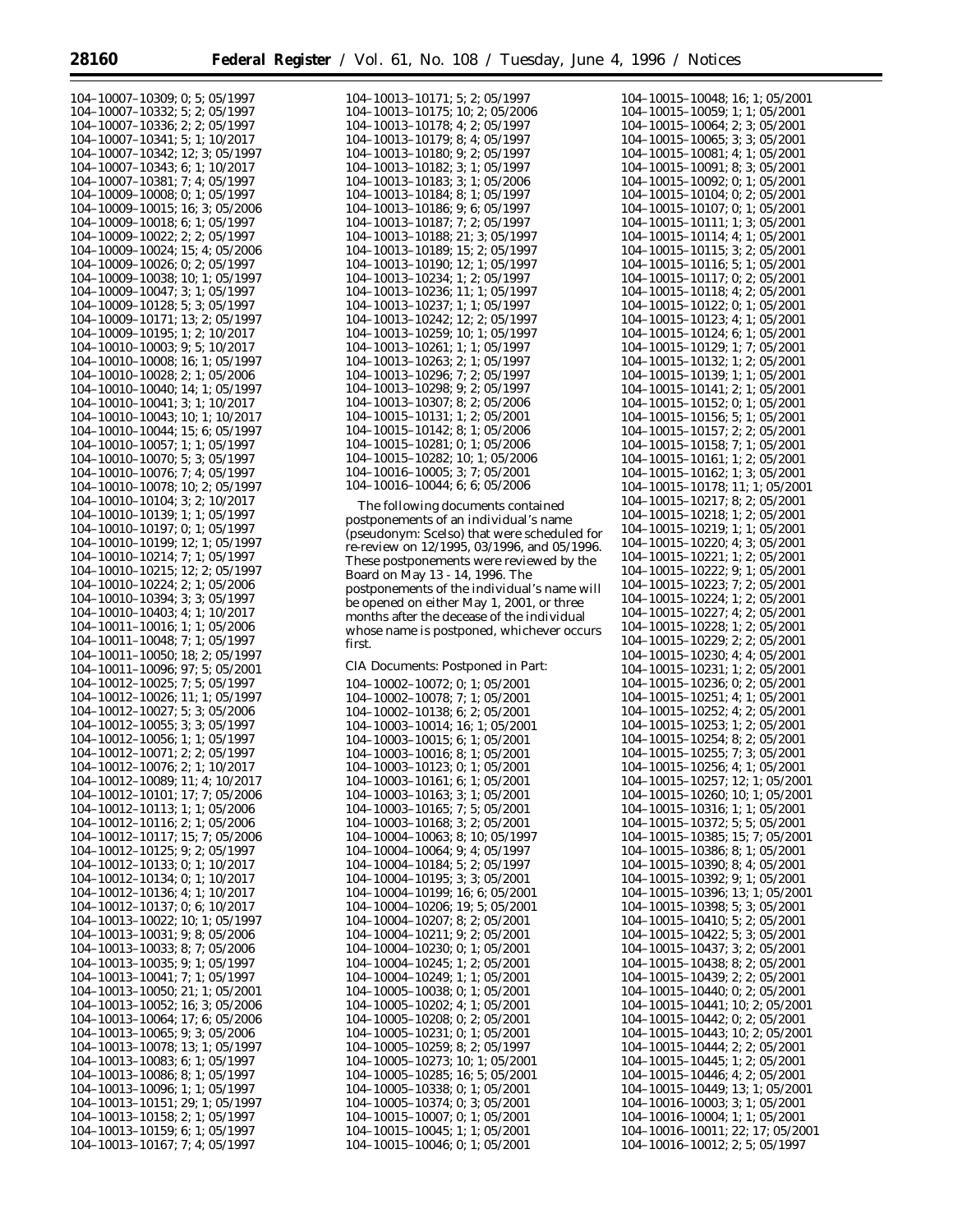104–10016–10022; 5; 1; 05/2001 104–10016–10025; 7; 2; 05/2001 104–10016–10026; 15; 3; 05/2001 104–10017–10009; 13; 8; 05/2001 104–10017–10017; 8; 6; 05/2001 104–10017–10040; 4; 7; 05/2001 104–10017–10042; 13; 6; 05/2001 104–10017–10048; 5; 2; 05/2001 104–10017–10049; 7; 3; 05/2001 104–10017–10052; 8; 3; 05/2001 104–10017–10080; 4; 8; 05/2001 104–10018–10000; 6; 4; 05/2001 104–10018–10001; 0; 3; 05/2001 104–10018–10004; 41; 16; 05/2001 104–10018–10005; 7; 6; 05/2001 104–10018–10006; 5; 2; 05/2001 104–10018–10011; 3; 2; 05/2001 104–10018–10013; 0; 1; 05/2001 104–10018–10041; 4; 4; 05/2001 104–10018–10043; 1; 1; 05/2001 104–10018–10053; 1; 2; 05/2001 104–10018–10054; 1; 2; 05/2001 104–10018–10055; 6; 2; 05/2001 104–10018–10057; 4; 1; 05/2001 104–10018–10059; 7; 2; 05/2001 104–10018–10064; 4; 3; 05/2001 104–10018–10066; 13; 1; 05/2001 104–10018–10067; 4; 1; 05/2001 104–10018–10069; 0; 1; 05/2001 104–10018–10073; 10; 1; 05/2001 104–10018–10079; 4; 2; 05/2001 104–10018–10081; 3; 2; 05/2001 104–10018–10086; 3; 2; 05/2001 104–10018–10089; 7; 6; 05/2001 104–10018–10091; 1; 7; 05/2001 104–10018–10093; 4; 4; 05/2001 104–10018–10096; 9; 11; 05/1997 104–10018–10097; 5; 2; 05/2001 104–10018–10098; 1; 2; 05/2001 104–10018–10100; 1; 2; 05/2001 104–10018–10103; 6; 1; 05/2001 104–10018–10108; 7; 3; 05/2001 104–10019–10020; 2; 2; 05/2001 104–10019–10021; 10; 3; 05/2001 104–10019–10022; 9; 7; 05/2001 104–10019–10023; 17; 6; 05/2001 104–10020–10005; 1; 2; 05/1997 104–10020–10014; 6; 1; 05/2001 104–10020–10016; 1; 6; 05/1997 104–10020–10017; 12; 4; 05/2001 104–10020–10033; 0; 1; 05/2001 104–10020–10034; 1; 1; 05/2001 104–10020–10044; 1; 1; 05/2001 104–10020–10046; 9; 3; 05/2001 104–10020–10048; 0; 4; 05/2001 104–10020–10052; 14; 4; 05/1997 104–10020–10058; 0; 1; 05/2001 104–10021–10004; 28; 11; 12/1996 104–10021–10005; 7; 4; 05/1997 104–10021–10006; 0; 1; 05/2001 104–10021–10008; 0; 2; 05/1997 104–10021–10013; 12; 3; 05/2001 104–10021–10019; 18; 2; 05/1997 104–10021–10020; 2; 3; 05/2001 104–10021–10022; 9; 1; 05/2001 104–10021–10034; 22; 1; 05/2001 104–10021–10039; 5; 3; 05/2001 104–10021–10040; 13; 1; 05/2001 104–10021–10071; 2; 4; 05/1997 104–10021–10078; 1; 1; 05/2001 104–10021–10079; 2; 1; 05/2001 104–10021–10086; 1; 1; 05/2001 104–10021–10089; 2; 1; 05/2001 104–10021–10091; 5; 2; 05/2001 104–10021–10097; 4; 2; 05/2001 104–10021–10102; 0; 1; 05/2001

| 104-10021-10107; 1; 2; 05/2001<br>104-10125-10002; 5; 1; 05/2001                                   |
|----------------------------------------------------------------------------------------------------|
| HSCA Documents: Postponed in Part                                                                  |
| 180-10075-10180; 1; 1; 10/2017<br>180-10076-10105; 0; 1; 10/2017<br>180-10083-10315; 0; 6; 10/2017 |
| 180-10083-10316; 0; 6; 10/2017                                                                     |
| 180-10089-10433; 0; 2; 10/2017<br>180-10102-10360; 0; 1; 10/2017                                   |
| 180-10102-10367; 0; 1; 10/2017<br>180-10106-10489; 0; 2; 10/2017                                   |
| 180-10116-10318; 0; 7; 10/2017<br>180-10117-10032; 1; 7; 10/2017                                   |
| Notice of Additional Openings in Full                                                              |
| After consultation with appropriate                                                                |
| Federal Agencies, the Review Board<br>announces that the following Central                         |
| Intelligence Agency records are now                                                                |
| being opened in full: 104-10002-10014;<br>104-10002-10134; 104-10003-10075;                        |
| 104-10003-10172; 104-10004-10044;                                                                  |
| 104-10004-10137; 104-10004-10140;<br>104-10005-10013; 104-10005-10022;                             |
| 104-10005-10043; 104-10005-10050;                                                                  |
| 104-10005-10056; 104-10005-10062;<br>104-10005-10144;<br>$104 - 10005 - 10153$ ;                   |
| 104-10005-10161;<br>$104 - 10005 - 10200;$                                                         |
| 104-10005-10234;<br>104-10005-10249;<br>104-10005-10254;<br>104-10005-10257;                       |
| 104-10005-10278;<br>104-10005-10332;                                                               |
| 104-10005-10418;<br>104-10006-10008;<br>104-10006-10009;<br>104-10007-10198;                       |
| 104-10009-10006;<br>$104 - 10009 - 10011;$                                                         |
| 104-10009-10033;<br>104-10009-10036;<br>104-10009-10042;                                           |
| 104-10009-10040;<br>104-10009-10045;<br>104-10009-10050;                                           |
| 104-10009-10135;<br>104-10009-10173;                                                               |
| 104-10009-10197;<br>104-10010-10117;<br>104-10010-10401;<br>$104 - 10011 - 10008;$                 |
| 104-10011-10098;<br>104-10012-10005;                                                               |
| 104-10012-10006; 104-10012-10007;<br>104-10012-10009; 104-10012-10010;                             |
| 104-10012-10011; 104-10012-10012;                                                                  |
| 104-10012-10013; 104-10012-10014;                                                                  |
| 104–10012–10029; 104–10012–10030;<br>104-10012-10036;<br>104-10012-10049;                          |
| 104-10012-10082;<br>104-10012-10090;                                                               |
| 104–10012–10091;<br>104-10012-10093;<br>104-10012-10094;<br>104-10012-10098;                       |
| 104-10012-10103;<br>104-10012-10104;                                                               |
| 104-10012-10105;<br>104-10012-10110;<br>104-10013-10018;<br>104-10013-10074;                       |
| 104-10013-10077;<br>104-10013-10192;                                                               |
| 104-10013-10219;<br>104-10013-10227;                                                               |
| 104-10013-10241;<br>104-10013-10262;<br>104-10013-10264;<br>104-10013-10265;                       |
| 104-10013-10266;<br>104-10013-10268;                                                               |
| 104-10013-10270;<br>104-10013-10276;<br>104-10013-10313;<br>104-10013-10329;                       |
| 104-10013-10359;<br>104-10013-10382;                                                               |
| 104–10013–10391;<br>104-10013-10392;<br>104-10013-10396;<br>104-10013-10432;                       |
| 104-10013-10434;<br>104-10013-10435;                                                               |
| 104–10013–10441;<br>104-10013-10443;                                                               |
| 104-10013-10447;<br>104-10013-10448;<br>104-10014-10018;<br>104-10014-10047;                       |
| 104-10014-10048;<br>104-10019-10015;                                                               |
| 104-10019-10016;<br>104-10019-10017;                                                               |

104–10020–10002; 104–10020–10004; 104–10020–10009; 104–10020–10011; 104–10020–10012; 104–10020–10020; 104–10020–10040; 104–10020–10042; 104–10020–10043; 104–10020–10054; 104–10020–10057; 104–10021–10009; 104–10021–10010; 104–10021–10014; 104–10021–10015; 104–10021–10017; 104–10021–10018; 104–10021–10023; 104–10021–10024; 104–10021–10025; 104–10021–10026; 104–10021–10028; 104–10021–10030; 104–10021–10033; 104–10021–10035; 104–10021–10036; 104–10021–10038; 104–10021–10045; 104–10021–10047; 104–10021–10060; 104–10021–10063; 104–10021–10064; 104–10021–10072; 104–10021–10081; 104–10021–10087; 104–10021–10092; 104–10021–10095; 104–10021–10098; 104–10021–10099; 104–10021–10103; 104–10021–10112; 104–10021–10119; 104–10021–10120; 104–10021–10127; 104–10021–10128; 104–10021–10131; 104–10021–10132.

After consultation with appropriate Federal Agencies, the Review Board announces that the following Federal Bureau of Investigation records are now being opened in full: 124–10001–10111; 124–10001–10122; 124–10001–10416; 124–10001–10441; 124–10002–10379; 124–10002–10486; 124–10003–10441; 124–10003–10444; 124–10003–10448; 124–10003–10454; 124–10003–10473; 124–10003–10491; 124–10005–10009; 124–10005–10099; 124–10018–10493; 124–10023–10313; 124–10035–10205; 124–10035–10363; 124–10035–10392; 124–10037–10374; 124–10039–10060; 124–10039–10081; 124–10039–10490; 124–10041–10435; 124–10045–10310; 124–10046–10333; 124–10046–10370; 124–10046–10485; 124–10054–10324; 124–10061–10085; 124–10061–10231; 124–10061–10242; 124–10062–10060; 124–10062–10406; 124–10062–10453; 124–10062–10455; 124–10063–10469; 124–10065–10145; 124–10067–10280; 124–10068–10198; 124–10068–10405; 124–10068–10415; 124–10069–10312; 124–10074–10031; 124–10074–10371; 124–10075–10090; 124–10075–10091; 124–10075–10102; 124–10075–10206; 124–10076–10218; 124–10079–10235; 124–10079–10446; 124–10079–10458; 124–10080–10195; 124–10085–10028; 124–10086–10200; 124–10086–10207; 124–10086–10334; 124–10089–10119; 124–10089–10121; 124–10089–10133; 124–10089–10151; 124–10090–10035; 124–10090–10211; 124–10090–10262; 124–10092–10052; 124–10093–10130; 124–10093–10203; 124–10093–10236; 124–10093–10245; 124–10093–10251; 124–10102–10318; 124–10102–10327; 124–10106–10229; 124–10112–10103; 124–10115–10061; 124–10121–10010; 124–10121–10016; 124–10123–10044;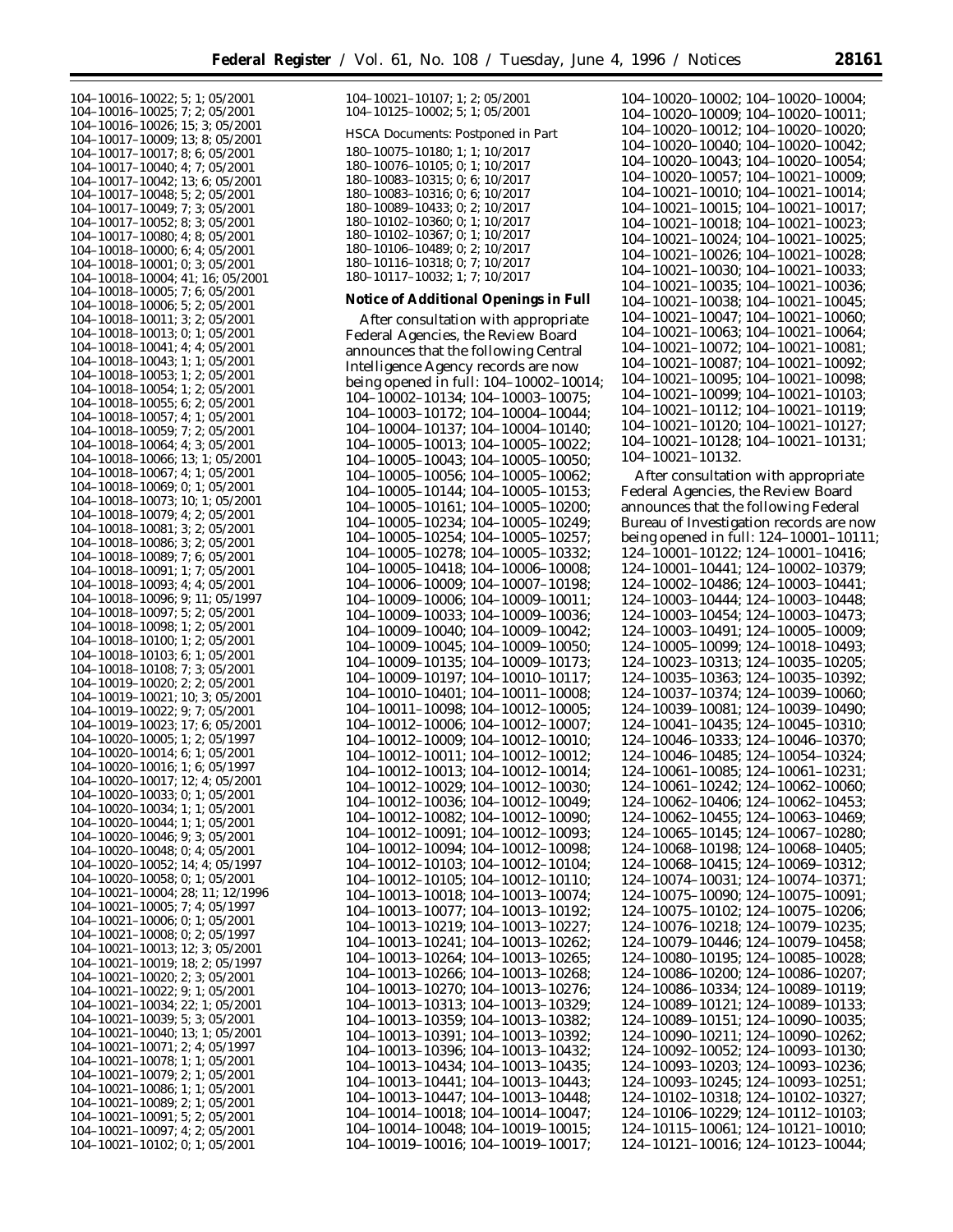| 124-10125-10111; 124-10125-10167;                                      | 124-10176-10187; 124-10176-10232;                                      | 10299;         |
|------------------------------------------------------------------------|------------------------------------------------------------------------|----------------|
| 124-10126-10086; 124-10129-10023;                                      | 124-10176-10337; 124-10177-10149;                                      | 10305;         |
| 124-10129-10026; 124-10129-10091;                                      | 124-10179-10047; 124-10179-10050;                                      | 10357;         |
| 124-10129-10112; 124-10129-10234;                                      | 124-10180-10106; 124-10180-10311;                                      | 10482;         |
| 124-10129-10267; 124-10130-10236;                                      | 124-10180-10312; 124-10180-10313;                                      | 10199;         |
| 124-10130-10243; 124-10130-10249;                                      | 124-10180-10314; 124-10180-10315;                                      | 10269.         |
| 124-10130-10389; 124-10131-10215;                                      | 124-10180-10316; 124-10180-10317;                                      | After          |
| 124-10131-10218; 124-10132-10030;                                      | 124-10180-10318; 124-10188-10007;                                      | state an       |
| 124-10132-10054; 124-10132-10055;                                      | 124-10227-10302; 124-10228-10028;                                      | Board a        |
| 124-10132-10056; 124-10132-10058;                                      | 124-10228-10277; 124-10228-10386;                                      | records        |
| 124-10132-10059; 124-10132-10061;                                      | 124-10228-10455; 124-10228-10458;                                      | $20001 -$      |
| 124-10135-10038; 124-10135-10039;                                      | 124-10228-10467; 124-10228-10477;                                      |                |
| 124-10135-10042; 124-10135-10082;                                      | 124-10228-10497; 124-10228-10498;                                      | Designa        |
| 124-10135-10087; 124-10135-10145;                                      | 124-10231-10314; 124-10232-10010;                                      | On M           |
| 124-10136-10004; 124-10136-10017;                                      | 124-10232-10024; 124-10232-10030;                                      | designa        |
| 124-10136-10034; 124-10136-10113;                                      | 124-10232-10089; 124-10232-10277;                                      | Secret S       |
| 124-10136-10118; 124-10136-10133;                                      | 124-10232-10462; 124-10232-10465;                                      | assassir       |
| 124-10136-10139; 124-10136-10140;                                      | 124-10232-10466; 124-10232-10467;                                      | Section        |
| 124-10137-10138; 124-10140-10098;                                      | 124-10232-10469; 124-10232-10474;                                      | <b>JFK Act</b> |
| 124-10140-10119; 124-10140-10140;                                      | 124-10232-10475; 124-10232-10479;                                      | Guidan         |
| 124-10143-10348; 124-10144-10086;                                      | 124-10232-10480; 124-10232-10482;                                      | Implem         |
| 124-10146-10007; 124-10146-10008;                                      | 124-10232-10483; 124-10232-10498;                                      | C.F.R. S       |
| 124-10146-10023; 124-10147-10116;                                      | 124-10233-10418; 124-10234-10238;                                      | reports        |
| 124-10147-10123; 124-10147-10175;                                      | 124-10235-10018; 124-10236-10286;                                      | Houstor        |
| 124-10147-10176; 124-10147-10177;<br>124-10147-10178; 124-10147-10184; | 124-10240-10203; 124-10243-10354;<br>124-10244-10169; 124-10244-10428; | on Nove        |
| 124-10147-10186; 124-10147-10189;                                      | 124-10246-10283; 124-10246-10378;                                      | of unus        |
| 124-10147-10190; 124-10147-10203;                                      | 124-10246-10381; 124-10247-10139;                                      | January        |
| 124-10147-10211; 124-10147-10213;                                      | 124-10247-10198; 124-10247-10199;                                      | Service        |
| 124-10147-10239; 124-10148-10009;                                      | 124-10247-10224; 124-10247-10229;                                      | legislati      |
| 124-10148-10023; 124-10148-10025;                                      | 124-10247-10230; 124-10249-10140;                                      | assassir       |
| 124-10149-10010; 124-10149-10076;                                      | 124-10249-10179; 124-10249-10378;                                      | respons        |
| 124-10149-10083; 124-10149-10089;                                      | 124-10249-10381; 124-10250-10030;                                      | inciden        |
| 124-10149-10093; 124-10151-10160;                                      | 124-10250-10033; 124-10250-10034;                                      | memora         |
| 124-10151-10498; 124-10152-10006;                                      | 124-10250-10047; 124-10250-10059;                                      | $(1962 - 1)$   |
| 124-10153-10004; 124-10153-10020;                                      | 124-10250-10061; 124-10250-10064;                                      | Warren         |
| 124-10153-10028; 124-10153-10075;                                      | 124-10250-10066; 124-10250-10157;                                      | director       |
| 124-10153-10096; 124-10153-10098;                                      | 124-10250-10158; 124-10250-10269;                                      | organiz        |
| 124-10155-10161; 124-10155-10183;                                      | 124-10250-10285; 124-10250-10292;                                      | $(1961 - 1)$   |
| 124-10155-10185; 124-10156-10192;                                      | 124-10251-10078; 124-10253-10003;                                      | the Seci       |
| 124-10156-10317; 124-10156-10363;                                      | 124-10253-10018; 124-10254-10158;                                      | Commit         |
| 124-10156-10409; 124-10156-10419;                                      | 124-10256-10002; 124-10256-10008;                                      | $1978$ ; a     |
| 124-10156-10421; 124-10156-10422;                                      | 124-10256-10009; 124-10256-10016;                                      | In not d       |
| 124-10157-10030; 124-10157-10103;                                      | 124-10256-10022; 124-10256-10089;                                      | reports        |
| 124-10158-10150; 124-10158-10241;                                      | 124-10256-10322; 124-10257-10255;                                      | Kenned         |
| 124-10158-10262; 124-10158-10264;                                      | 124-10270-10168; 124-10276-10258.                                      | assassir       |
| 124-10158-10414; 124-10159-10054;                                      | After consultation with appropriate                                    | relied u       |
| 124-10160-10022; 124-10160-10024;                                      | state and Federal agencies, the Review                                 | conduc         |
| 124-10160-10291; 124-10160-10490;                                      | Board announces that the following                                     | materia        |
| 124-10162-10017; 124-10162-10093;                                      | House Select Committee on                                              | Notice o       |
| 124-10163-10383; 124-10163-10390;                                      | Assassination records are being opened                                 |                |
| 124-10163-10395; 124-10169-10107;                                      | in full: 180-10070-10349; 180-10070-                                   | On M           |
| 124-10169-10120; 124-10169-10493;                                      | 10390; 180-10076-10353; 180-10076-                                     | provide        |
| 124-10170-10050; 124-10170-10165;                                      | 10358; 180-10078-10411; 180-10085-                                     | Review         |
| 124-10172-10331; 124-10172-10332;                                      | 10346; 180-10091-10171; 180-10094-                                     | previou        |
| 124-10173-10086; 124-10174-10353;                                      | 10237; 180-10094-10261; 180-10094-                                     | Review         |
| 124-10174-10361; 124-10175-10001;                                      | 10261; 180-10107-10225; 180-10110-                                     | receivir       |
| 124-10175-10002; 124-10175-10005;                                      | 10056; 180-10110-10068; 180-10110-                                     | evidenc        |
| 124-10175-10006; 124-10175-10100;                                      | 10076; 180-10111-10074; 180-10112-                                     | sustain        |

10299; 180–10112–10303; 180–10112– 10305; 180–10112–10356; 180–10112– 10357; 180–10112–10442; 180–10112– 10482; 180–10112–10494; 180–10119– 10199; 180–10119–10200; 180–10147–

consultation with appropriate d Federal agencies, the Review innounces that the following are being opened in full: 179– 20001–10172; 179–20004–10231.

#### **Designation of Assassination Records**

lay 13, 1996, the Review Board ted the following United States Service documents as nation records pursuant to s  $7(i)(2)(A)$  and  $9(c)(1)(A)$  the and § 1400.1 and § 1400.8 of the ce for Interpretation and entation of the JFK Act, 36  $\S 1400$  (1995): Protective survey for planned Presidential trips to n, Ft. Worth, and Austin, Texas ember 21–22, 1963; shift reports ual incidents (March, 1963– , 1964); post-assassination Secret memoranda describing lon to define penalties for nation of federal officials and ibility for investigating such its; letters from the public and anda on presidential protection (1963); newsclippings on the Commission; reports and ries describing internal ation at the Secret Service (962); correspondence between ret Service and the House Select ttee on Assassinations (1977– and the Richard Case Nagell file. lesignating some USSS shift and some post-assassination ly Detail assignments as nation records, the Review Board pon the advice of its staff, which ted a thorough review of ls in the above listed categories.

#### **Notice of Reconsideration**

lay 13–14, 1996, the CIA d additional evidence to the Board regarding 1 record that sly had been the subject of Board determinations. Upon ng and evaluating this additional e, the Review Board voted to postponements as follows:

### FROM ORIGINAL FEDERAL REGISTER NOTICE: 96–8526, 61 FR 15760

| Record No.      | No. original re- | No. original post- | No. revised re- | No. revised post- | Date of revised |
|-----------------|------------------|--------------------|-----------------|-------------------|-----------------|
|                 | leases           | ponements          | leases          | ponements         | re-review       |
| 104-10004-10180 | 19               |                    |                 |                   | 03/2006         |